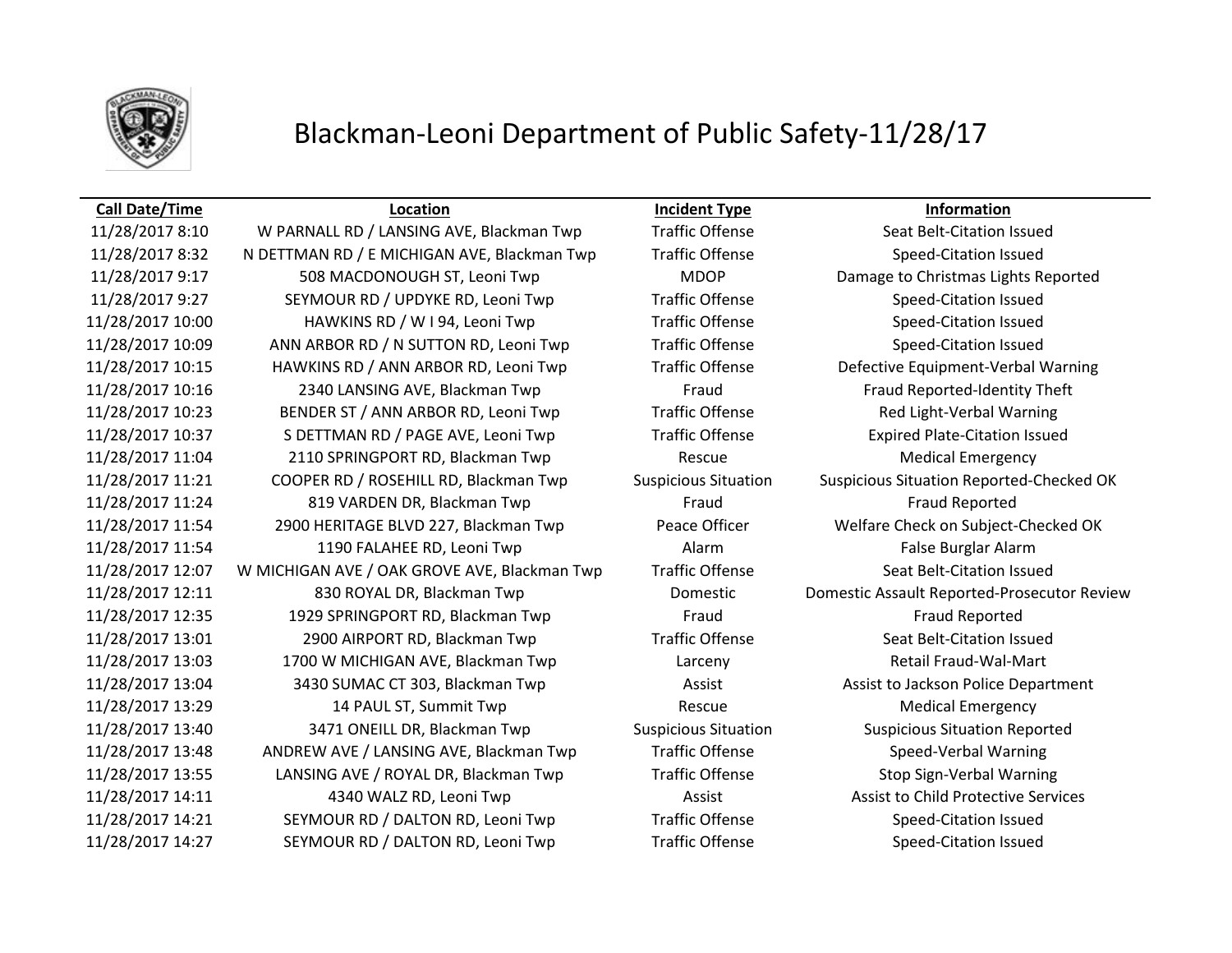

## Blackman-Leoni Department of Public Safety-11/28/17

### **Call Date/Time Location Incident Type Information**

11/28/2017 14:30 O'NEILL DR / AIRPORT RD, Blackman Twp Accident PDA Two Vehicle Accident-No Injuries 11/28/2017 14:38 3608 WILDWOOD AVE, Blackman Twp Civil Dispute Civil Dispute Over a Vehicle 11/28/2017 14:39 ANN ARBOR RD / HACKETT RD, Leoni Twp Traffic Offense Seat Belt-Citation Issued 11/28/2017 14:45 3303 W MICHIGAN AVE, Blackman Twp Suspicious Situation Suspicious Situation Reported-Jim Winter Buick 11/28/2017 14:53 3021 E MICHIGAN AVE, Blackman Twp Traffic Offense Insurance-Citation Issued 11/28/2017 15:03 PAGE AVE / LAMOINE AVE, Leoni Twp Traffic Offense Speed-Verbal Warning 11/28/2017 15:18 PAGE AVE / FELTERS RD, Leoni Twp Traffic Offense Speed-Citation Issued 11/28/2017 15:24 3641 MCGILL RD, Blackman Twp Fire Fire Structure Fire-Garage 11/28/2017 16:08 **741 S CLOVER HILL DR, Leoni Twp** Rescue Rescue Medical Emergency 11/28/2017 16:32 **3300 SPIREA CT, Blackman Twp** Rescue Rescue Medical Emergency 11/28/2017 16:59 N ELM RD / SEYMOUR AVE, Blackman Twp Accident PI Two Vehicle Accident-No Injuries 11/28/2017 17:11 4283 HANOVER, Blackman Twp Peace Officer Welfare Check on Subject-Checked OK 11/28/2017 17:25 3586 CHERRY BLOSSOM DR, Blackman Twp Rescue Medical Emergency 11/28/2017 17:49 326 CHEROKEE LN, Blackman Twp **Assist Assist Assist Conventions Assist Assist to Michigan State Police** 11/28/2017 17:52 3294 FALLSMOOR ST, Blackman Twp Rescue Medical Emergency 11/28/2017 17:53 O'LEARY RD / SAINT MARK DR, Blackman Twp Accident PDA Car/Deer Accident 11/28/2017 17:54 3101 WILDWOOD AVE, Blackman Twp Domestic Domestic Dispute-Verbal 11/28/2017 18:10 COOPER RD / E I 94, Blackman Twp Accident PDA Car/Deer Accident 11/28/2017 18:11 ROBINSON RD / W MICHIGAN AVE, Blackman Twp Accident PDA Two Vehicle Accident-No Injuries 11/28/2017 18:23 800 LOWELL AVE, Blackman Twp Civil Dispute Civil Dispute Over a Vehicle 11/28/2017 18:29 AIRPORT RD / SPRINGPORT RD, Blackman Twp Peace Officer Welfare Check on Subject-Unable to Locate 11/28/2017 19:09 400 S STATE ST, Leoni Twp Parking Parking Complaint-Michigan Center H.S. 11/28/2017 19:33 7432 LEE RD, Leoni Twp Domestic Domestic Assault Reported-Prosecutor Review 11/28/2017 21:00 2900 HERITAGE BLVD, Blackman Twp Rescue Medical Emergency 11/28/2017 21:03 FALAHEE RD / FLANSBURG RD, Leoni Twp Traffic Offense Speed-Verbal Warning 11/28/2017 21:07 2777 AIRPORT RD, Blackman Twp Larceny Retail Fraud-Meijer 11/28/2017 21:34 3300 COUNTY FARM RD 311, Blackman Twp Rescue Rescue Medical Emergency 11/28/2017 21:40 2700 HAWKINS RD, Leoni Twp Domestic Domestic Dispute-Verbal